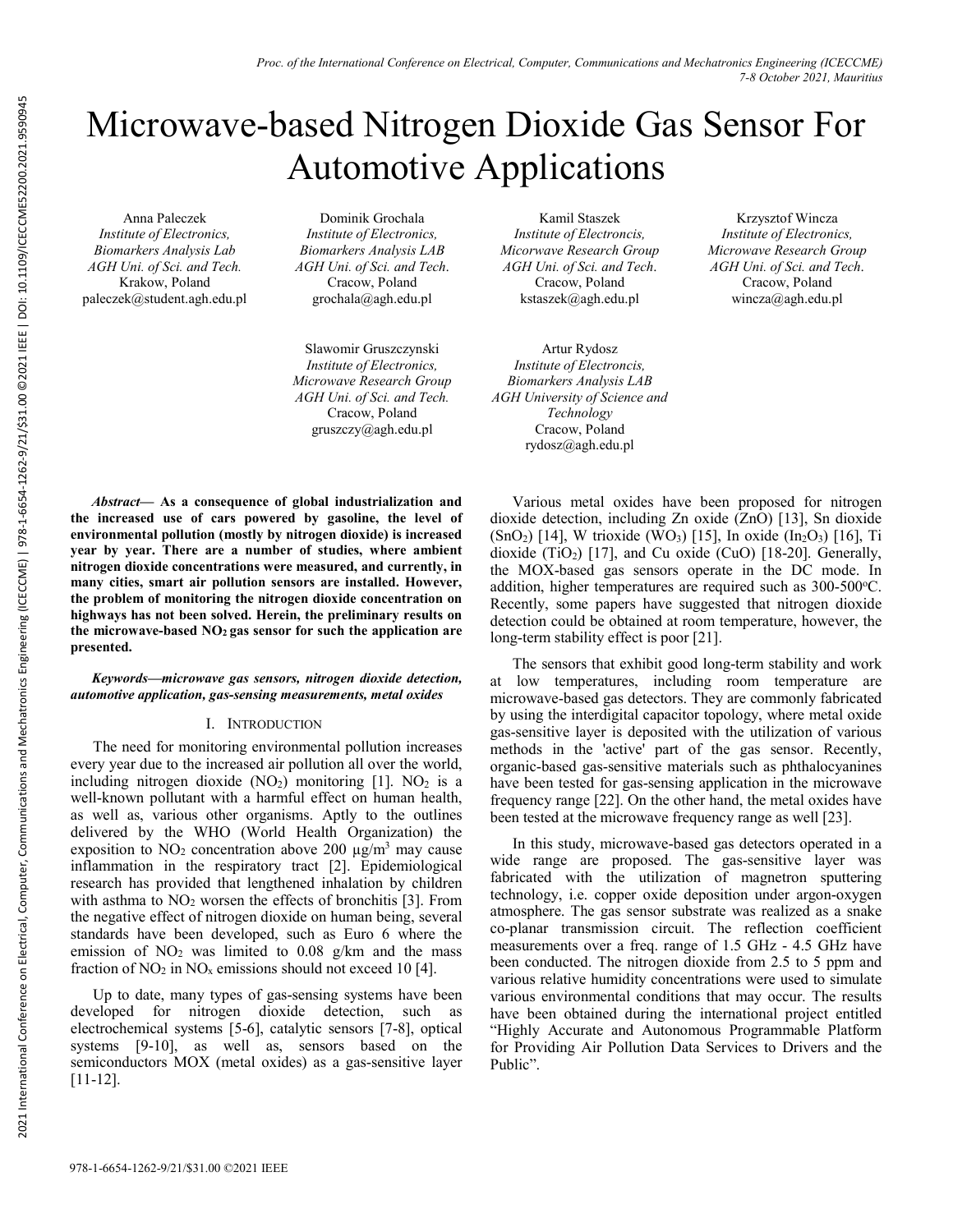#### II. METHODS AND MATERIALS

## *A. Microwave circutis*

The gas sensor is build of four key elements: sensor substrate with the electrode, gas-sensitive layer, package, and front-end electronics. Within this study, the developed gas detectors operate in the microwave range thus the microwave circuit as a gas sensor substrate was designed. Briefly, a coplanar waveguide (CPW) was designed, simulated, and fabricated on a 60-mil thick laminate (RO4003C, Rogers). The transmission line width of 1.28 mm was used, which results in a 50 Ohm (characteristic) impedance of the line. To enable the increased sensor's sensitivity, the transmission line was designed in a form of a meander with the arm's portion and turn radios of 3 mm and 1.28 mm, respectively. More details are presented in reference [24].

#### *B. Gas-sensitve layer*

The gas-sensitive layers were deposited in the ultra-high vacuum systems from Kurt J. Lesker equipped with a multimagnetron system and glancing angle deposition manipulator. The deposition was conducted under the reactive mode, i.e. 70%argon-30%oxygen mixture, controlled by mass flow controllers (GF40, Brooks). The high purity (99.99%) metallic target (i.e. copper, Cu) was used. The DC-MF power supply with 50W was applied. The thickness of the samples was controlled by adjusting the deposition time and verified by offline measurement with the utilization of a mechanical profilometer. The material properties of the deposited layers have been studied and previously reported [25].

## *C. Gas-sensing setup*

The gas-sensing measurement setup is equipped with four mass flow controllers (MFC) GF40 (Brooks). The MFCs are 100 sccm full-scale models with  $0.5 +/$ - accuracy of the flow measurement. The gas-dosing system consists of four gas lines including synthetic air and three lines with nitrogen dioxide: 1 ppm, 5 ppm, and 10 ppm; target gas is balanced with synthetic air as well to avoid the influences from the ballast. The gas chamber was optimized to achieve a renewal rate of approximately 1 minute, and the measurements were done at least three times to check the repeatability. All measurements were taken at room temperature  $(23\textdegree C, 30\textdegree B)$  stabilized by the AC (air-conditioning) system installed in the lab. Fig. 1presents the sketch of the measurement setup, where mass flow controllers, Dreschel bottle, and pipelines to DUT (device under test) are illustrated.

 The following measurement protocol was set: at the beginning the sensors were stabilized in pure synthetic air for two hours, to remove any contamination during the installation as well as to stabilize the atmosphere inside the measurement chamber. Then, gas was introduced to the measurement chamber as presented in Fig. 2. and Fig. 3. During the gasdosing procedure, some fluctuation in the gas-dosing can be observed which results in slightly signal changes. However, the fluctuations are not critical and can be neglected at this point.

#### III. RESULTS ANALYSIS

The proposed sensors were verified in terms of possible application in the automotive application for monitoring environmental pollution. The microwave-based measurement system is planned to be installed in the trucks that drive on the highways in Europe. Therefore, the data collected within the



system enables the monitoring of the current nitrogen dioxide

Fig. 1. A sketch of the gas-dosing system

levels in many places. The main part of the system is the gassensing element that will enable  $NO<sub>2</sub>$  detection in the concentration range present normally, as well as, at various changes of ambient conditions such as humidity and temperature.

In the case of long-term stability and the possibility to work in the wide range of ambient condition changes, the gas sensors based on the p-type semiconductor gas-sensitive layers have been proven as a good candidate. Within this study, the gas sensor responses defined as normalized phase slope changes have been measured at specific conditions, i.e. the ambient conditions were stabilized (23°C, 50%RH), while relative humidity level in the gas stream was changed – 25%, 50%, and 75%. As can be observed in Fig. 2 (the gas-sensitive layer with 200 nm thickness), and in Fig.3 (the gas-sensitive layer with 300 nm thickness), the sensor response is highly depending on the relative humidity concentration and increases when relative humidity increases. Therefore, from the practical point of view a reference relative humidity sensor needs to be used as well as accurate algorithm that include the RH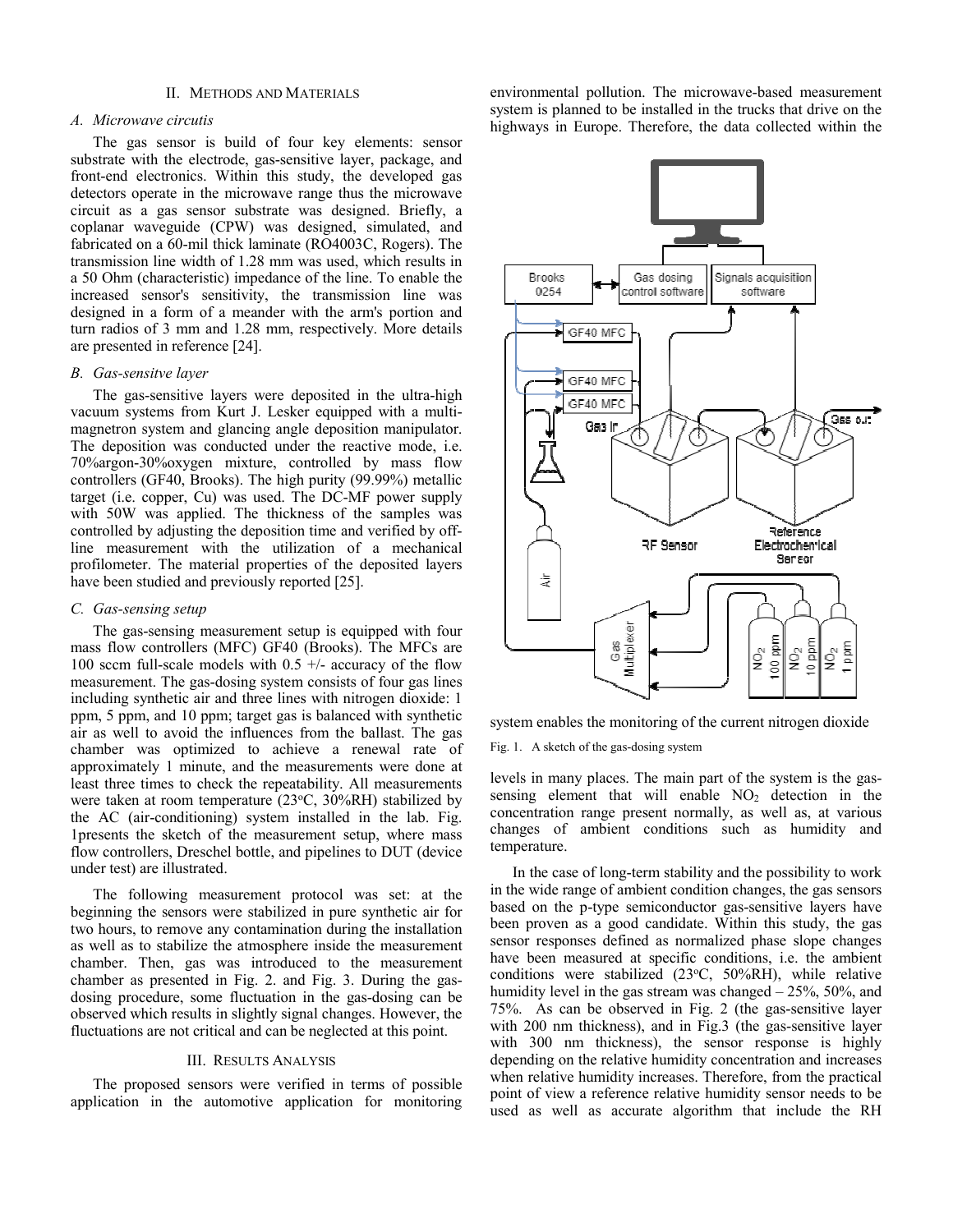influence. Although, recently it was proven that relative humidity impact can be reduced in the wide range concentration range by the utilization of  $CuO/SnO<sub>x</sub>$  and  $SnO_x/CuO$  [26] heterostructres for  $NO_2$  detection, p-type or ntype and n-type or p-type, respectively. However, such measurements were conducted only in DC mode, and in the microwave frequency range will be a subject of research in the next tasks of the project. Another, crucial parameter is the thickness of the active layer. As can be observed in Fig.4, the gas sensor signal goes up with increased thickness of the active layer, however, the optimal thickness should not exceed 300 nm for the deposition technique used, i.e. glancing angle deposition technique. Above the optimum thickness the effect of nanorods structure will not be achieved.

At this point, it is worth to be mentioned that the primary goal is to develop the gas-sensitive material that can be deposited by the magnetron sputtering technology during the integrated circuit fabrication to enables cheap mass production. Therefore, even if other sensing techniques exhibit better results, the possibility to integrate and minimalize the number of processes (reducing the overall cost) is the only solution for using such sensors globally on the automotive market.



Fig. 2. The gas-sensor response under the exposure to 5 ppm of  $NO<sub>2</sub>$ . The thickness was 200 nm (gas-active material).



Fig. 3. The sensor response under the exposure to target gas: 5 ppm of NO<sub>2.</sub> The thickness of the active layer: 300 nm.



Fig. 4. The gas-sensor response under the exposure to 2.5 ppm and 5 ppm of NO2. The thickness of the detecting layer: 200, 250, and 500 nm.

#### IV. CONCLUSIONS

The microwave-based gas sensors, where metal oxides are used as a gas-sensitive layer offer indisputable features - the possibility to work at room temperature under various environmental conditions. Within this study, the gas detector response of the copper oxide-based gas sensors to nitrogen dioxide was shown. Firstly, copper oxide was used due to the previous outstanding results in the field of various gas-sensing applications, including nitrogen dioxide detection. Secondly, the primary goal of the research is to find the gas-sensing material that will work at the microwave frequency excitation in a wide range of ambient conditions. Finally, the material needs to be cheap and can be easily deposited during the integrated circuit technology processes. Taking into account all these requirements, CuO seems to be very promising results, however, further experiments are needed to reduce the impact of the relative humidity.

#### ACKNOWLEDGMENT

The research was supported by the Norway Grants 2014– 2021 via the National Centre for Research and Development. The work was carried out in the Biomarkers Analysis Laboratory AGH at the Institute of Electronics AGH.

### **REFERENCES**

- [1] I. Christakis, G. Hloupis, I. Stavrakas and O. Tsakiridis, "Low cost sensor implementation and evaluation for measuring NO2 and O3 pollutants," 2020 9th International Conference on Modern Circuits and Systems Technologies (MOCAST), 2020, pp. 1-4, doi: 10.1109/MOCAST49295.2020.9200245.
- [2] https://www.euro.who.int/\_\_data/assets/pdf\_file/0017/123083/AQG2nd Ed\_7\_1nitrogendioxide.pdf
- [3] Qiumin Zhai, Lei Li, Yuan Yuan and Zhiyong Guo, "Correlation analysis of air pollution and respiratory disease in City A," 2011 International Conference on Remote Sensing, Environment and